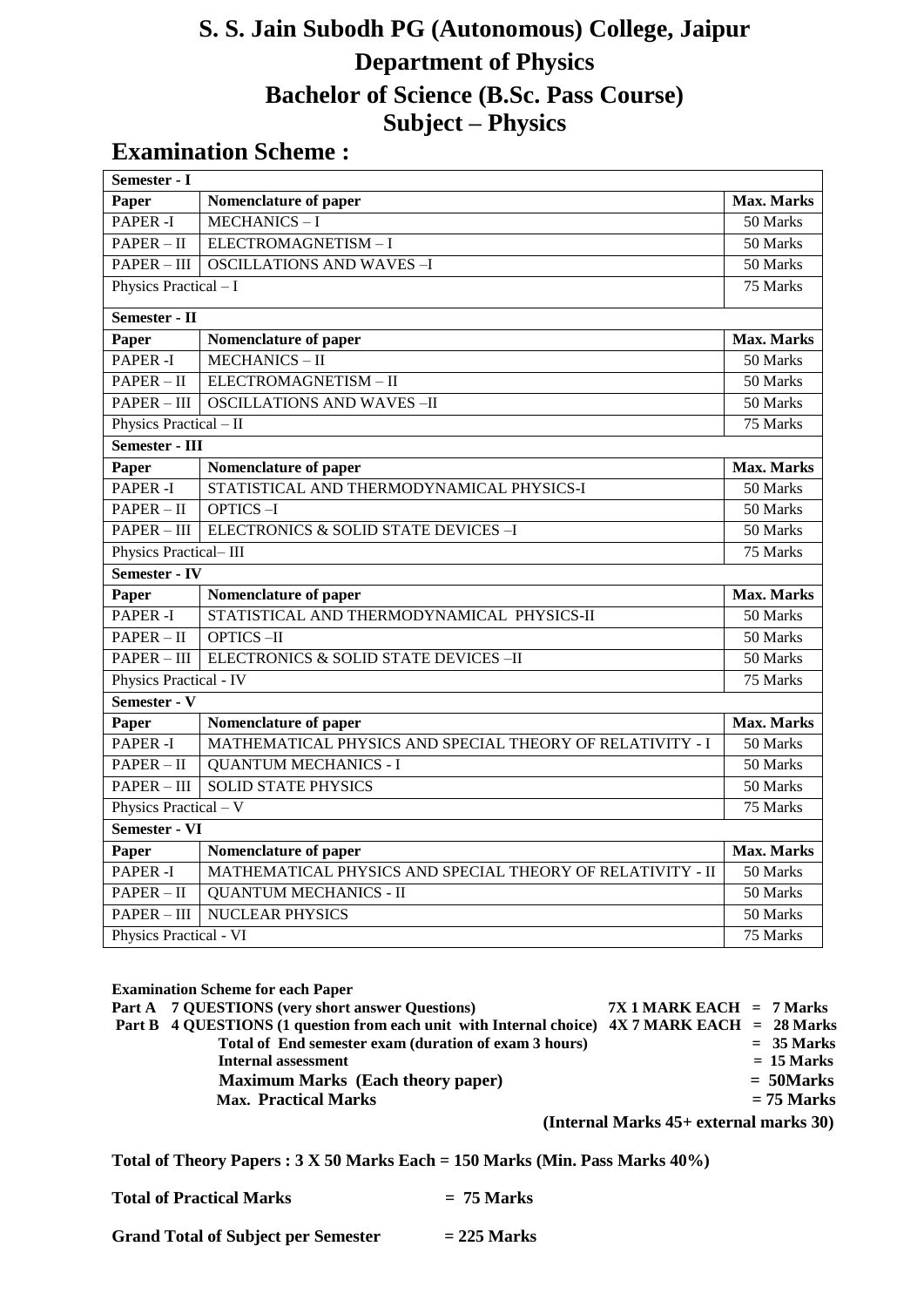### **Semester - I**

### **PAPER I: MECHANICS – I**

**Note: There will be two parts in end semester theory paper.** 

**Part A of the paper shall contain 7 short answer questions of 7 marks. Each question will carry one mark for correct answer.** 

**Part B of the paper will consist four questions one question from each unit with internal choice. Each question will carry 7 marks.**

#### **UNIT-I Physical Laws and Frames of Reference:**

Inertial and non-inertial frames, examples. Transformation of displacement, velocity and acceleration between different frames of reference involving translation. Galilean transformation and invariance of Newton's law. Noninertial frames, fictitous or pseudo forces, Transformation of displacement, velocity and acceleration between rotating co-ordinate systems, centrifugal acceleration, Coriolis force and its applications, Motion relative to earth. Foucault's pendulum

#### **UNIT-II Special Theory of Relativity:**

Postulates of special theory of relativity. Lorentz transformations, Addition of velocities and acceleration, Time dilation and length contraction. Variation of mass with velocity, Relativistic energy and mass energy relation.

#### **UNIT-III Conservation Laws:**

Conservative forces. Potential energy. Potential energy in gravitational and electrostatic field. Rectilinear motion under conservation forces. Discussion of potential energy curves and motion of a particle. Conservation of angular momentum about an arbitrary point, Precessional motion of Spinning top, Spin precession in constant magnetic field.

#### **UNIT-IV Rigid Body Dynamics:**

Equation of motion of a rotating body, inertial coefficients, case of J not parallel to w, kinetic energy of rotation and idea of principle axis. Calculation of moment of inertia of a disc, spherical shell, hollow and solid spheres and cylindrical objects (cylindrical shell, solid cylinder) about their symmetric axis through centre of mass.

#### **Paper – II ELECTROMAGNETISM – I**

**Duration : 3 hrs.** Max. Marks : 35

**Note: There will be two parts in end semester theory paper.** 

**Part A of the paper shall contain 7 short answer questions of 7 marks. Each question will carry one mark for correct answer.** 

**Part B of the paper will consist four questions one question from each unit with internal choice. Each question will carry 7 marks.** 

#### **UNIT -I Vector Fields :**

Partial derivative. Gradient of a scalar function. Line integral of a vector field. Divergence of a vector field. Divergence in the Cartesian coordinates, Concept of solid angle. Gauss divergence theorem, Gauss law in differential form, Gauss law from inverse square law, physical meaning of divergence of a vector, The Laplacian operator. Possion's and Laplace equations.

#### **UNIT -II Curl and the Field of Stationary Charge:**

Curl of a vector field, curl in Cartesian coordinates, Stoke's theorem, physical meaning of curl. Potential difference and potential function. Potential energy of a system. Application : energy required to build a uniformly charged sphere. Classical radius of the electron, potential and field due to a short dipole, torque and force on a dipole in a Z external field.

#### **UNIT -III The Field of Moving Charge:**

Magnetic force, Measurement of charge in motion, Invariance of charge. Electric field measured in different frames of reference, Field of a point charge moving with constant velocity, Force on a moving charge, Interaction between a moving charge and other moving charges.

#### **UNIT – IV The Magnetic Field:**

The definition of magnetic field, properties of the magnetic field. Ampere's circuital law with applications. Ampere's Law in the differential form. Vector potential. Poissions equation for vector potential. Field of any current carrying wire and deduction of Bio-Savart law.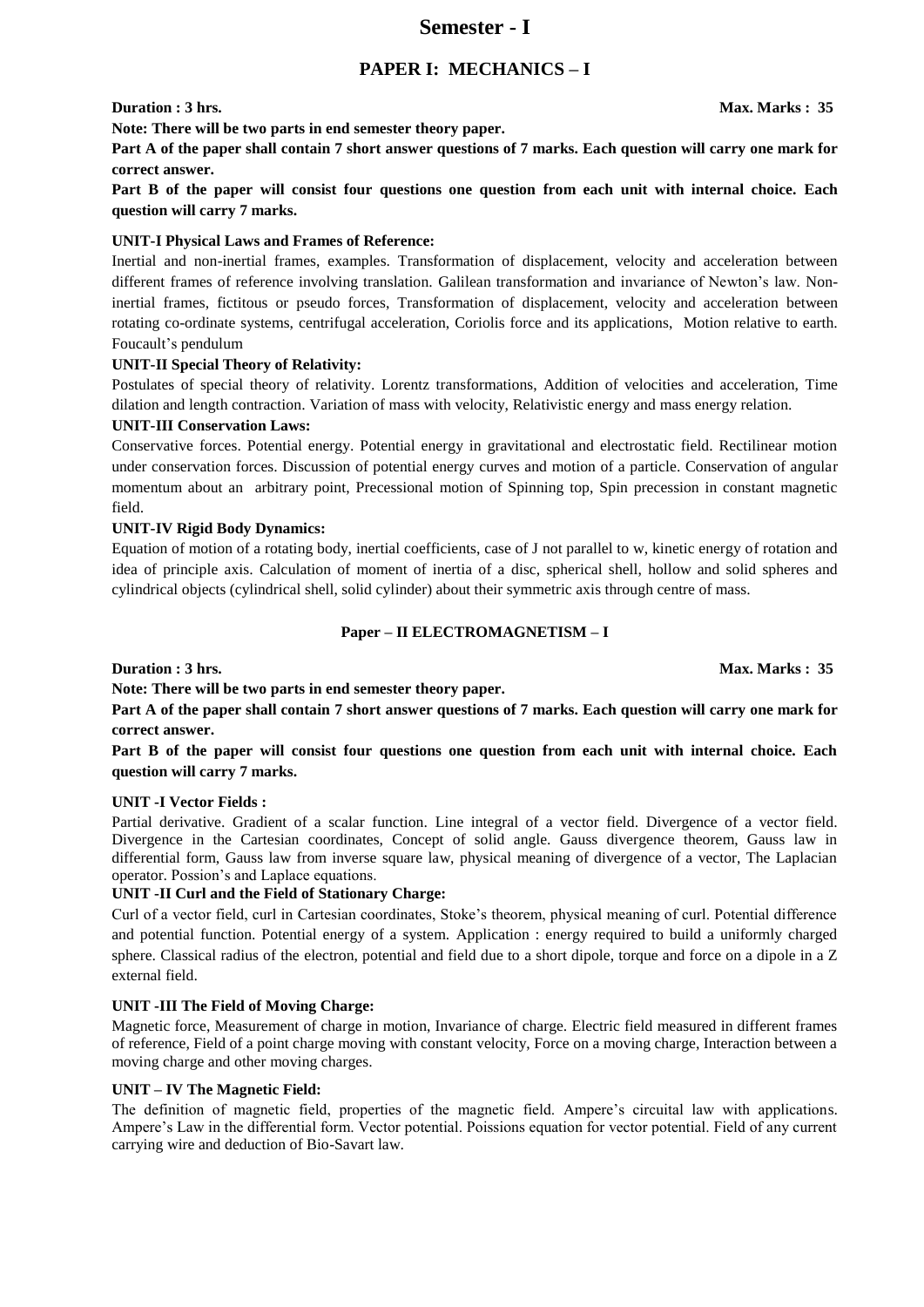**Part A of the paper shall contain 7 short answer questions of 7 marks. Each question will carry one marks for correct answer.** 

**Part B of the paper will consist four questions one question from each unit with internal choice. Each question will carry 7 marks.** 

#### **UNIT -I Oscillations:**

Oscillations in an arbitrary potential well, Simple harmonic motion, examples-spring mass system, mass on a spring, torsional oscillator, LC circuit, energy of the oscillator,

#### **UNIT -II Damped Oscillator:**

Damping of oscillator, viscous and solid friction damping. Power dissipation. Anharmonic oscillator, simple pendulum as an example.

#### **UNIT -III Driven Oscillator:**

Driven harmonic oscillator with viscous damping. Frequency response, phase relations. Quality factor, Resonance. Introduction of j operator concept in Electrical oscillations, series and parallel LCR circuit. Electro-mechanical system-Ballistic Galvanometer Effect of damping.

#### **UNIT – IV Coupled Oscillator:**

Equation of motion of two coupled S.H Oscillators. Normal modes, motion in mixed modes. Transient behaviour. Effect of coupling in mechanical systems. Electrically coupled circuits, frequency response. Reflected impedance. Effect of coupling and resistive load.

# **Physics Practical : I**

| <b>Max.</b> Practical Marks                         | $= 75$ Marks |
|-----------------------------------------------------|--------------|
| Internal Marks                                      | $= 45$ Marks |
| <b>External Practical Exam.</b> (Duration : 3 hrs.) | $=$ 30 Marks |

**Note: Out of the following experiments, 8 experiments must be done by the students.** 

**(4 hrs per week )**

- 1. To study the variation of power transfer to different loads by a D.C. source and to verify maximum power transfer theorem.
- 2. To study the variation of charge and current in a RC Circuits with different time constant (using a DC source).
- 3. To study the behaviour of an RC Circuits with varying resistance and capacitance using AC mains as a Power source and also to determine the impedance and phase relations.
- 4. To study the rise the decay of current in an LR circuit with a source of constant emf.
- 5. To study the voltage and current behavior of an LR circuit with an AC power source. Also, determine power factor, impedance and phase relations.
- 6. To study the characteristics of a semiconductor junction diode and determine forward and reverse resistances.
- 7. To study the magnetic field along the axis of a current carrying circular coil. Plot the necessary graph and hence find the radius of the circular coil.
- 8. To determine the specific resistance of a materials and determine difference between two small resistance using Carey Foster's bridge.
- 9. To convert galvanometer into an ammeter of a given range.
- 10. To convert galvanometer into a voltmeter of a given range.
- 11. Any experiment according to theory paper.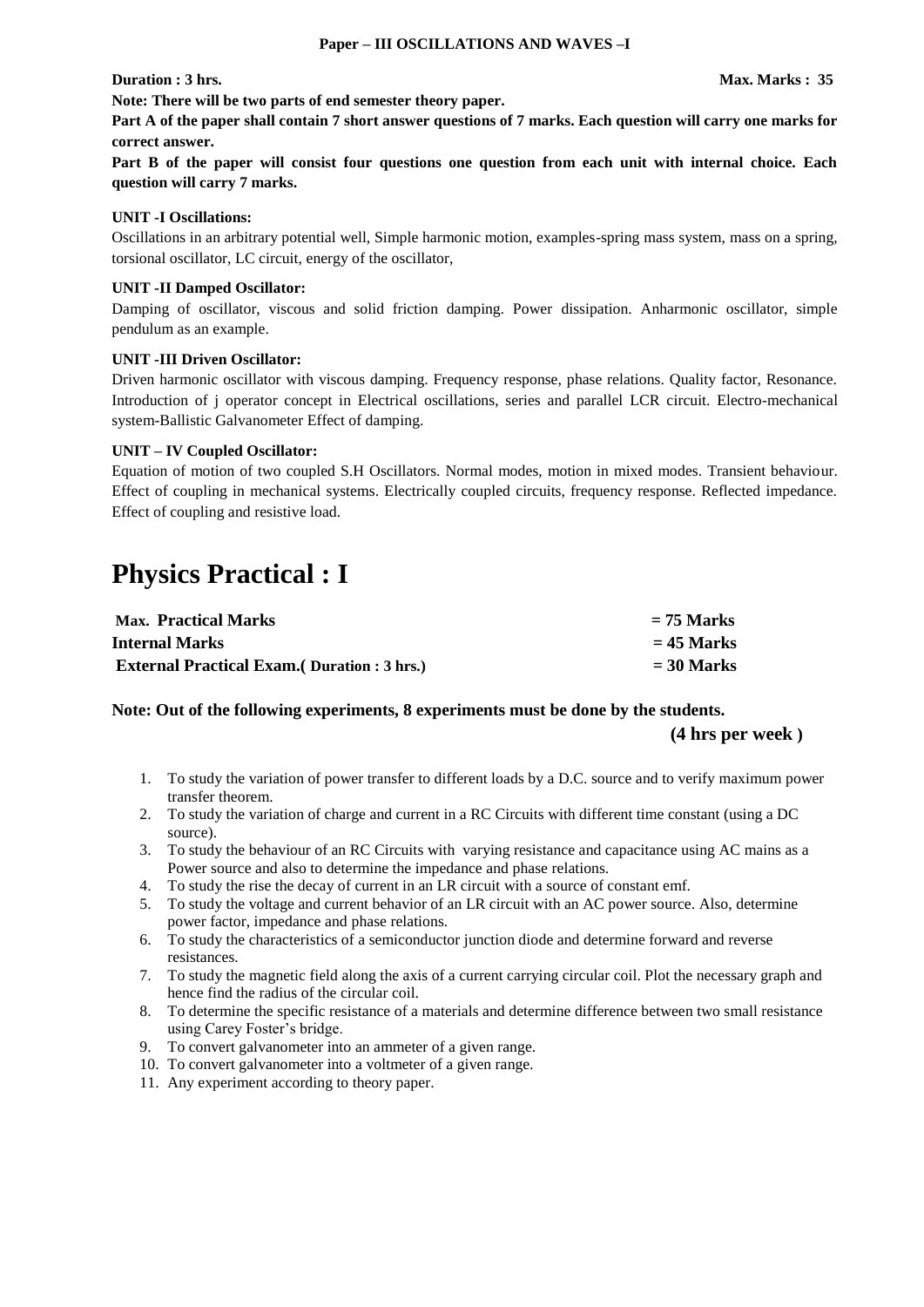### **Semester - II**

### **Paper I MECHANICS – II**

**Note: There will be two parts of end semester theory paper.** 

**Part A of the paper shall contain 7 short answer questions of 7 marks. Each question will carry one marks for correct answer.** 

**Part B of the paper will consist four questions one question from each unit with internal choice. Each question will carry 7 marks.** 

#### **UNIT-I Centre of mass frame:**

Centre of mass, Two particle System, motion of centre of mass and concept of reduced mass, Conservation of energy and linear momentum, Collision of two particles in one and two dimensions (elastic and inelastic), Analysis of collision in centre of mass frame. Slowing down of neutrons in moderator. System with varying mass. Angular momentum and charged particle scattering by a nucleus as an example.

#### **UNIT-II Motion under central forces :**

Motion under central force, Gravitational interaction, Inertial and gravitational mass. General solution under gravitational interaction. Rutherford scattering. Discussion of trajectories. Cases of elliptical and circular orbits. Kepler's laws,

#### **UNIT-III Elasticity-I :**

Elasticity, Small deformations, Young's modulus, Bulk modulus and Modulus of rigidity for an isotropic solid, Poisson's ratio, relation between elastic constants. Elastic theorems.

#### **UNIT-IV Elasticity-II :**

Theory of bending of beams and Cantilever, Torsion of a cylinder, Bending moments and Shearing forces. Experimental determination of elastic constants by bending of beam.

#### **Paper – II ELECTROMAGNETISM – II**

**Duration : 3 hrs.** Max. Marks : 35

**Note: There will be two parts of end semester theory paper.** 

**Part A of the paper shall contain 7 short answer questions of 7 marks. Each question will carry one marks for correct answer.** 

**Part B of the paper will consist four questions one question from each unit with internal choice. Each question will carry 7 marks.** 

#### **UNIT – I Magnetic Fields in Matter :**

Electric current due to orbital electron, the field of current loop, Bohr magneton. Orbital gyro magnetic ratio Electron spin and magnetic moment. Magnetic susceptibility, magnetic field caused by magnetized matter. Magnetization current. Free current and the field H.

#### **UNIT –II Electric Field in Matter :**

The moment of a charge distribution. Atomic and molecular dipoles. Atomic polarizability. Permanent dipole moment, dielectrics. The Capacitor filled with a dielectric. The potential and field due to a polarized sphere.

#### **UNIT –III Dielectric :**

Dielectric.. Dielectric sphere placed in a uniform field. The field of charge in dielectric medium and Gauss's law. The connection between electric susceptibility and atomic polarizability. Polarization in changing field. The bound charge (polarization) current.

#### **UNIT -IV Transient behavior and Maxwell's Equations:**

Transient behaviour of an R-C circuit. Electromagnetic Induction and Maxwell's Equations, Faraday's law in differential form. Mutual inductance, Self inductance Transient behaviour of an L-R circuit, the displacement current, Maxwell's equations in differential and integral forms.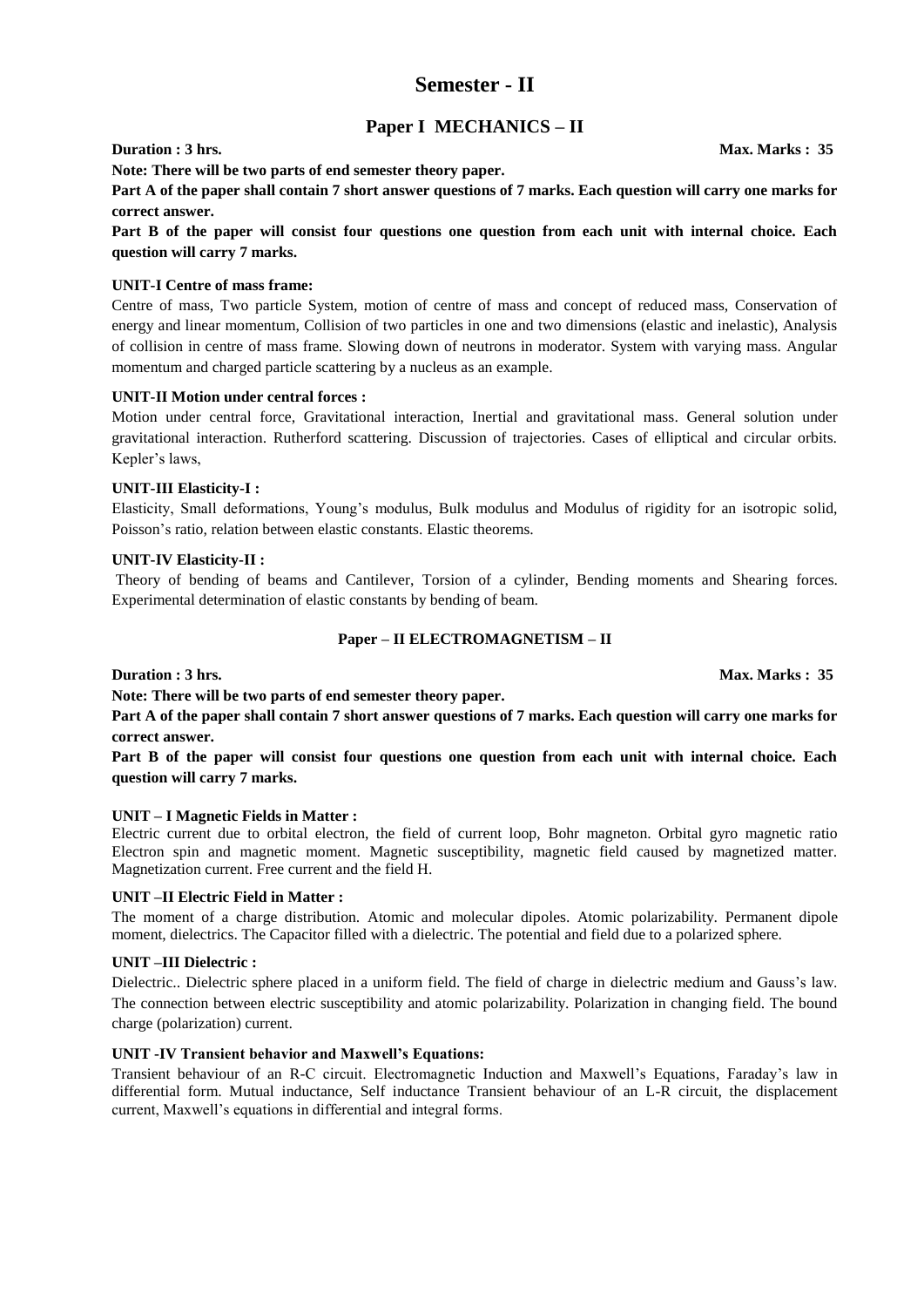**Note: There will be two parts of end semester theory paper.** 

**Part A of the paper shall contain 7 short answer questions of 7 marks. Each question will carry one marks for correct answer.** 

**Part B of the paper will consist four questions one question from each unit with internal choice. Each question will carry 7 marks.** 

#### **UNIT -I Lattice dynamics:**

Dynamics of a number of oscillators with near-neighbour interactions. Equation of motion for one dimensional mono-atomic and diatomic lattices, acoustic and optical modes, dispersion relations. Concept of group and phase velocities.

#### **UNIT – II Electrical Transmission Line:**

Electrical transmission line, propagation velocity, losses, characteristic impedance, standing waves, effect of termination.

#### **UNIT –III Wave Motion:**

Wave motion – Elastic waves in a solid rod. Pressure waves in a gas column. Transverse waves in a string, waves in three dimensions, spherical waves, Fourier series and Fourier analysis.

#### **UNIT – IV Electromagnetic Wave:**

Plane electromagnetic (EM) wave. Energy and momentum of EM wave. Radiation pressure. Radiation resistance of free space. EM waves in dispersive media (normal case). Spectrum of electromagnetic radiations.

# **Physics Practical : II**

| <b>Max.</b> Practical Marks                         | $= 75$ Marks |
|-----------------------------------------------------|--------------|
| Internal Marks                                      | $= 45$ Marks |
| <b>External Practical Exam.</b> (Duration : 3 hrs.) | $=$ 30 Marks |

#### **Note: Out of the following experiments, 8 experiments must be done by the students. (4 hrs per week )**

- 1. To study the random decay and determine the decay constant using the statistical board.
- 2. Using compound pendulum study the variation of time period with amplitude in large angle oscillations.
- 3. To Study damping using Compound pendulum study the damping.
- 4. To study the excitation of normal modes and measure frequency splitting using two coupled oscillator.
- 5. To study the frequency of energy transfer as a function of coupling strength using coupled oscillators.
- 6. (a) To study the viscous fluid damping of a compound pendulum and determing damping coefficient and Q of the oscillator.
	- (b) To study the electromagnetic damping of a compound pendulum and to find the variation of damping coefficient with the assistance of the conducting lamina.
- 7. To find J by Callender and Barne's Method.
- 8. To determine Youngs modulus by bending of beam.
- 9. To determine Y.  $\sigma$  and  $\eta$  Searle's method.
- 10. To measure Curie temperature of Monel alloy.
- 11. To determine modulus of rigidity of a wire using Maxwell's needle.
- 12. Study of normal modes of a Coupled pendulum system. Study of oscillations in mixed modes and find the period of energy exchange between the two oscillators.
- 13. To study Variation of surface tension with temperature using Jaegger's method.
- 14. Any experiment according to theory paper.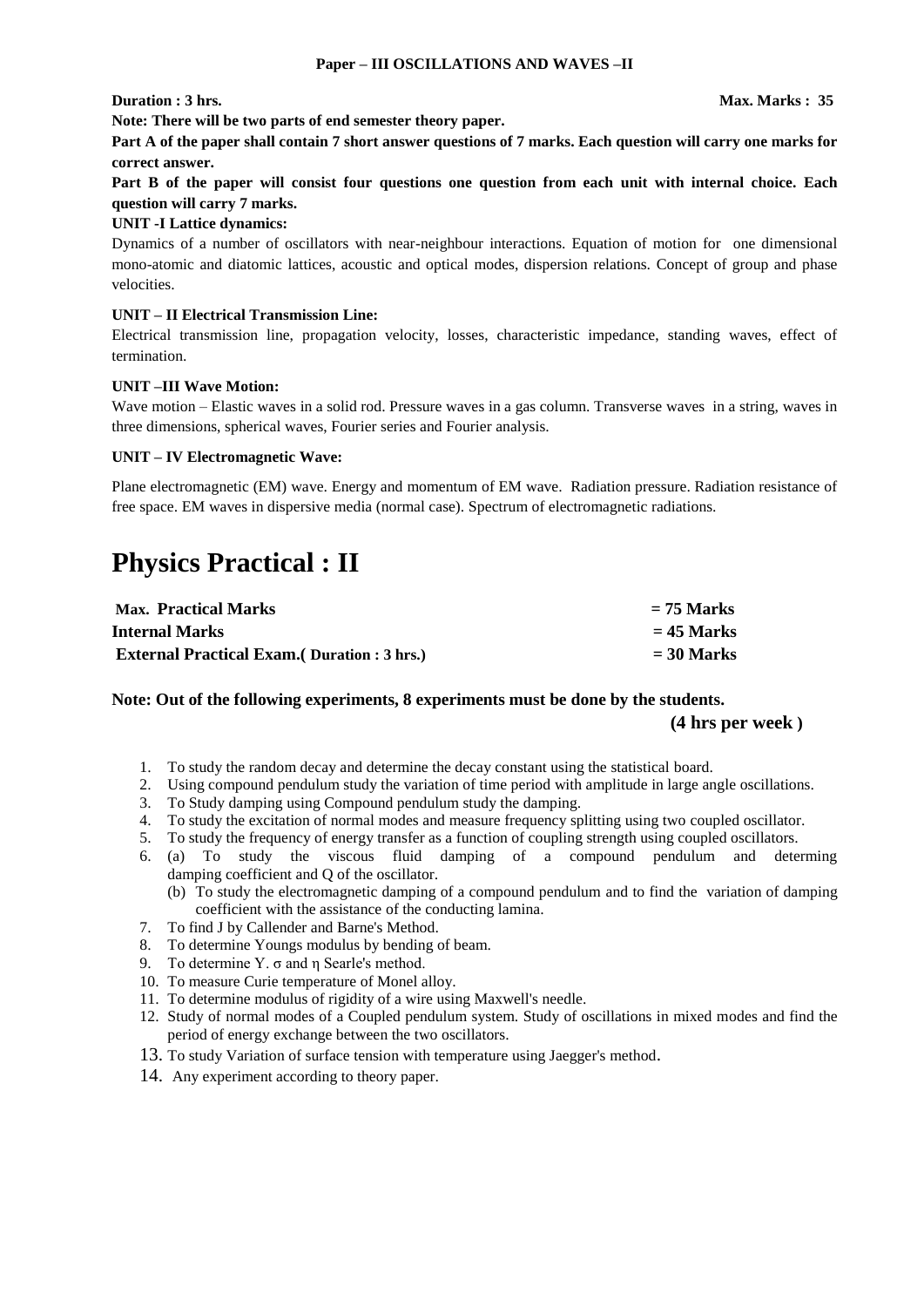### **Semester - III**

### **Paper –I STATISTICAL AND THERMODYNAMICAL PHYSICS-I**

#### **Duration : 3 hrs.** Max. Marks : 35

**Note: There will be two parts in end semester theory paper.** 

**Part A of the paper shall contain 7 short answer questions of 7 marks. Each question will carry one marks for correct answer.** 

**Part B of the paper will consist four questions one question from each unit with internal choice. Each question will carry 7 marks.** 

#### **UNIT I General Thermo-dynamical Interaction:**

Thermal interaction ; Zeroth law of thermodynamics Helmholtz free energy; Adiabatic interaction and enthalpy ; General interaction and first law of thermodynamics; Infinitesimal general interation; Gibb's free energy and Phase transitions. Clausius-Clapeyron equation; Vapour pressure curve.

#### **UNIT II Carnot's Engine and Maxwell Relation:**

Heat engine and efficiency of engine, Carnot,s Cycle; Thermodynamic scale as an absolute scale; Maxwell relations and their applications.

#### **UNIT III Production of Low Temperature:**

Joule Thomson expansion and J.T. coefficients for ideal as well as Vander Waal's gas. Porous plug experiment, Temperature inversions. Regenerative cooling and cooling by adiabatic expansion and demagnetization.

#### **UNIT IV Application of Low Temperature:**

Liquid Helium, He I and He II, super fluidity, quest for absolute zero. Nernst heat theorem. Qualitative Discussion of Superconductivity.

#### **Reference books:**

- 1. Berkeley series Vol. V, Statistical Physics
- 2. Reif-Thermodynamics and Statistical Physics
- 3. Lokanathan and Khandelwal-Thermodynamics and Statistical Physics
- 4. Sears- Thermodynamics, Kinetic theory of gases and Statistical Physics
- 5. Kittle Thermal Physics

### **Semester - III**

#### **Paper – II OPTICS –I**

**Note: There will be two parts in end semester theory paper.** 

**Part A of the paper shall contain 7 short answer questions of 7 marks. Each question will carry one marks for correct answer.** 

**Part B of the paper will consist four questions one question from each unit with internal choice. Each question will carry 7 marks.** 

#### **UNIT-I Geometrical Optics:**

Fermat's principle, Laws of reflection and refraction from Fermat's principle, refraction at a spherical surface. Axial, lateral, angular magnification and their interrelationship; Abbe's Sine condition for spherical surfaces;

#### **UNIT-II Lenses :**

Refraction through a thick and thin lenses and its Focal length , Focal length of two thin lenses separated by a distance, Cardinal points of a co-axial lens system, properties of cardinal points; construction of image using cardinal points.

#### **UNIT-III Interference :**

Young's double slit experiment, temporal and spatial coherence, coherence length, Division of amplitude, Interference in thin films, colour in thin films. Wedge shaped film, Newton rings and determination of wavelength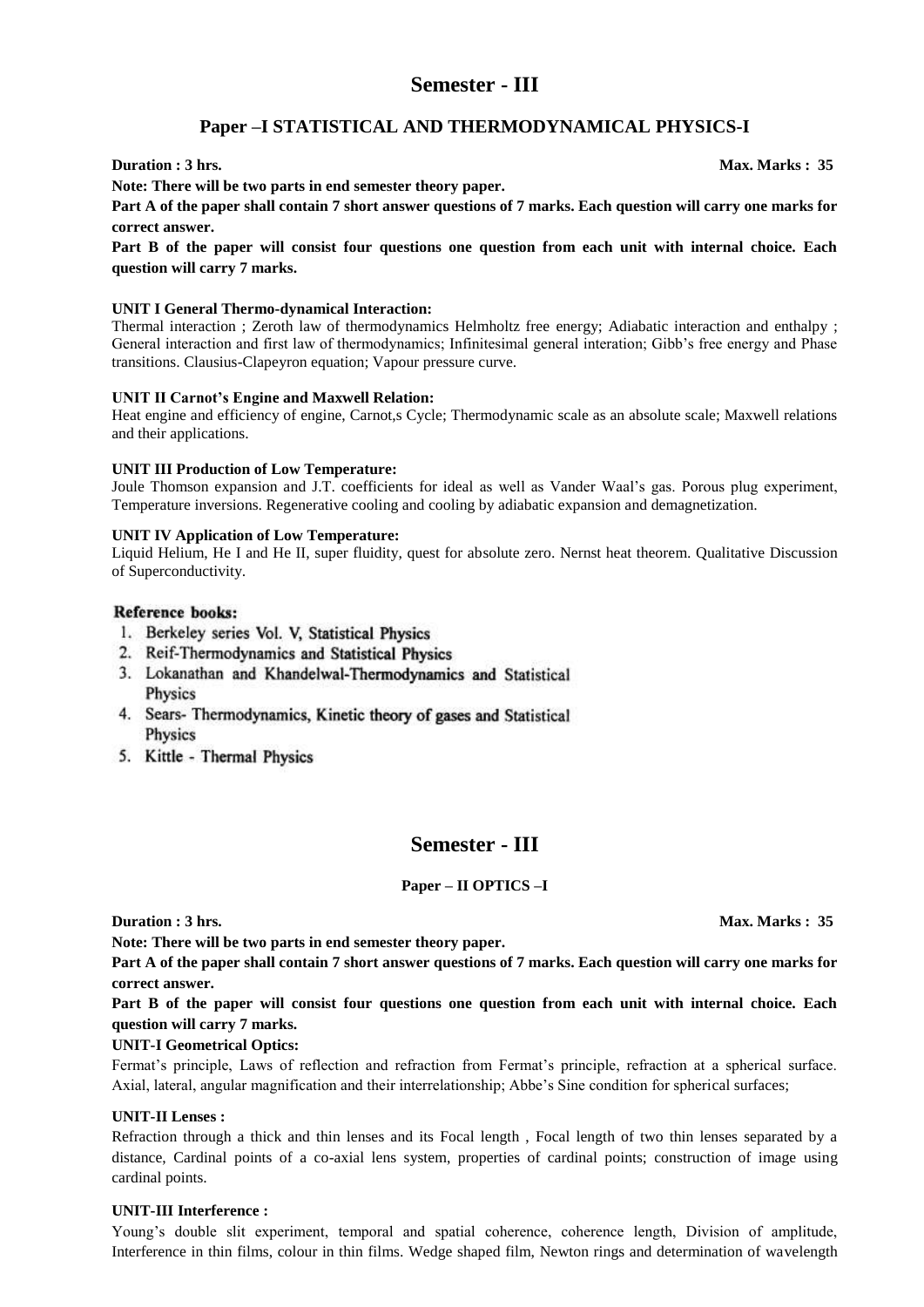and refractive index by Newton ring. Michelson Interferometer, Measurement of wavelength and refractive index by Michelson Interferometer.

#### **Unit-IV Polarization:**

Polarization states of electromagnetic (EM) waves, reflection and refraction of plane EM wave at plane dielectric surface, boundary conditions, derivation of Fresnel's relations. Huygen's theory, Theory of double refraction using Fresnal's ellipsoidal surface (no mathematical derivation). Production and analysis of plane, circularly and elliptically polarized light, quarter and half wave plates.

#### *Reference Books :*

- **1 Principles of Optics by B.K. Mathur**
- 2. Optics by D.P. Khandelwal
- 3. Introduction to Modern Optics by A.K. Ghatak (Tata McGraw Hill)
- 4. Optics by Brij Lal and Subramanium.
- 5. An Introduction to Modern Optics by G.R. Fowels.
- 6. Optical Physics by Lipson and Lipson
- 7. Essentials of Lasers by Allen.

### **Semester - III**

### **Paper – III ELECTRONICS & SOLID STATE DEVICES –I**

**Duration : 3 hrs.** Max. Marks : 35

**Note: There will be two parts in end semester theory paper.** 

**Part A of the paper shall contain 7 short answer questions of 7 marks. Each question will carry one marks for correct answer.** 

**Part B of the paper will consist four questions one question from each unit with internal choice. Each question will carry 7 marks.** 

#### **UNIT-I Circuit Analysis:**

Network-some important definitions, loop and nodal equation based on DC and AC circuits (Kirchhoff's Laws), Four terminal network parameters; Current volt conventions, Open circuit, short circuit and hybrid parameters of any four terminals network. Input, Output and mutual impendence for an active four terminal network.

#### **UNIT – II Network Theorems:**

Superposition, Thevenin, Norton, Reciprocity, Compensation and maximum power transfer and miller theorems.

#### **UNIT – III Semiconductors:**

Intrinsic and extrinsic semiconductors, charge densities in N and P materials, conduction by drift and diffusion of charge carriers. PN diode equation, capacitance effects. Nature of charge carriers by Hall effect and Hall coefficient. Zener Diode, tunnel diode, photovoltaic effect.

#### **UNIT – IV Rectifiers and Voltage Regulation:**

Half-wave, full wave and Bridge rectifiers, Calculation of ripple factor, efficiency and regulation. Filters: shunt inductors, shunt capacitor, L sections and  $\pi$  sections filters. Voltage regulation and voltage stabilization by Zener diode, Voltage multiplier circuits.

#### **Reference books:**

- 1. John D. Ryder, Electronic Fundamentals and Applications, Prentice Hall of India Pvt. Ltd., New Delhi.
- 2. John D. Ryder, Engineering Electronics, McGraw Hill Book Company, New Delhi.
- 3. Jacob Millman and Christosc Hailkias, Integrated Electronics. Analog and Digital Circuits and systems: McGraw-Hill Ltd.  $(1972)$
- 4. Albert Paul Malvino, Digital Computer Electronics, Tata McGraw- Hill Pub. Co. Ltd., New Delhi (1983).
- 5. Kumar & Gupta, Hand book of Electronics.
- 6. G.K. Mithal, Hand Book of Electronics.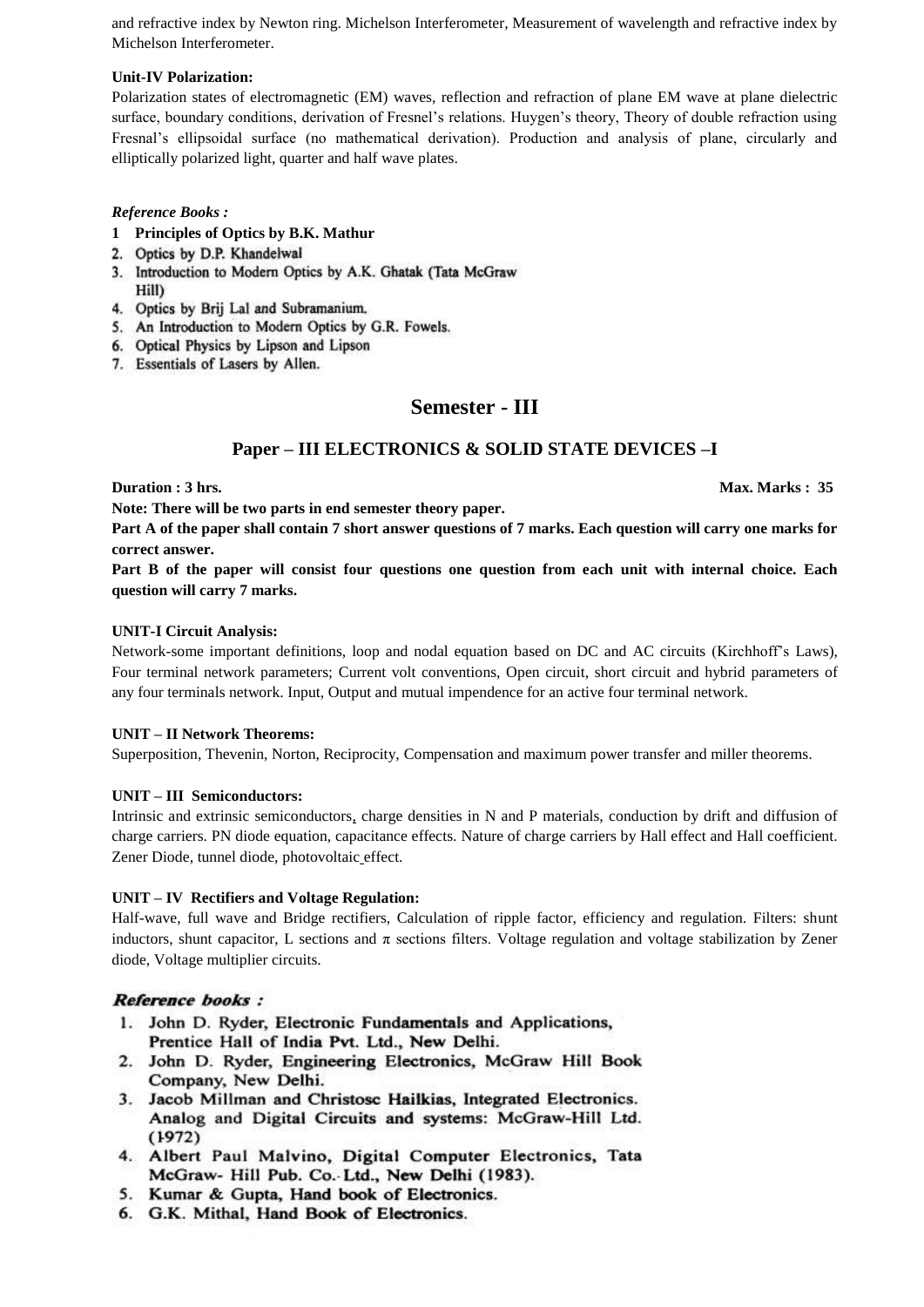## **Semester - III**

# **Physics Practical : III**

| <b>Max. Practical Marks</b>                         | $= 75$ Marks |
|-----------------------------------------------------|--------------|
| <b>Internal Marks</b>                               | $= 45$ Marks |
| <b>External Practical Exam.</b> (Duration : 3 hrs.) | $=$ 30 Marks |

#### **Note: Out of the following experiments, 8 experiments must be done by the students.**

#### **(4 hrs per week )**

- 1. Study of dependence of velocity of wave propagation on line parameter using torsional wave apparatus.
- 2. Study of variation of reflection coefficient on nature of termination using torsional wave apparatus.
- 3. Using Platinum resistance thermometers find the melting point of a given substance.
- 4. Using Newton's rings method find out the wave length of a monochromatic source and find the refractive index of liquid .
- 5. Using Michelson's interferometer find out the wavelength of given monochromatic source (Sodium light).
- 6. To determine dispersive power of prism.
- 7. To determine wave length by grating.
- 8. To determine wave length by Biprism.
- 9. Determine the thermodynamic constant  $\gamma$  using Clements & Desorme's method.
- 10. To determine thermal conductivity of a bad conductor by Lee's method.
- 11. Determination of ballistic constant of a ballistic galvanometer.
- 12. Study of variation of total thermal radiation with temperature
- 13. To study the Specific rotation of sugar solution by polarimer.
- 14. Any experiment according to theory paper.

### **Semester – IV**

### **Paper –I STATISTICAL AND THERMODYNAMICAL PHYSICS-II**

**Duration : 3 hrs.** Max. Marks : 35

**Note: There will be two parts in end semester theory paper.** 

**Part A of the paper shall contain 7 short answer questions of 7 marks. Each question will carry one marks for correct answer.** 

**Part B of the paper will consist four questions one question from each unit with internal choice. Each question will carry 7 marks.** 

#### **UNIT I Kinetic Theory of Gases:**

Distribution law of molecular velocities, most probable, average and RMS velocities, Energy distribution function; Experimental verification of the Maxwell velocity distribution the principle of equipartition of energy.

#### **UNIT II Transport Phenomenon of Gases:**

Transport Phenomenon: Mean free path, distribution of free paths, coefficients of viscosity, thermal conductivity, diffusion and their interrelation.

#### **UNIT III Classical Statistics:**

Validity of classical approximation, Phase space, micro and macro states; Thermodynamical probability, entropy and thermodynamic probability; Monoatomic ideal gas; Barometric equation ; Specific heat capacity of diatomic gas; Heat capacity of solids.

#### **UNIT IV Quantum Statistics:**

Black body radiation and failure of classical statistics, Postulates of quantum statistics, indistingushability , wave function and exchange degeneracy, a priori-probability; Bose Einstein statistics and its distribution function ;Plank distribution function and radiation formula ;Fermi Dirac statistics and its distribution function ,contact potential ,thermionic emission ;Specific heat anomaly of metals ;Nuclear spin statistics (para and ortho hydrogen)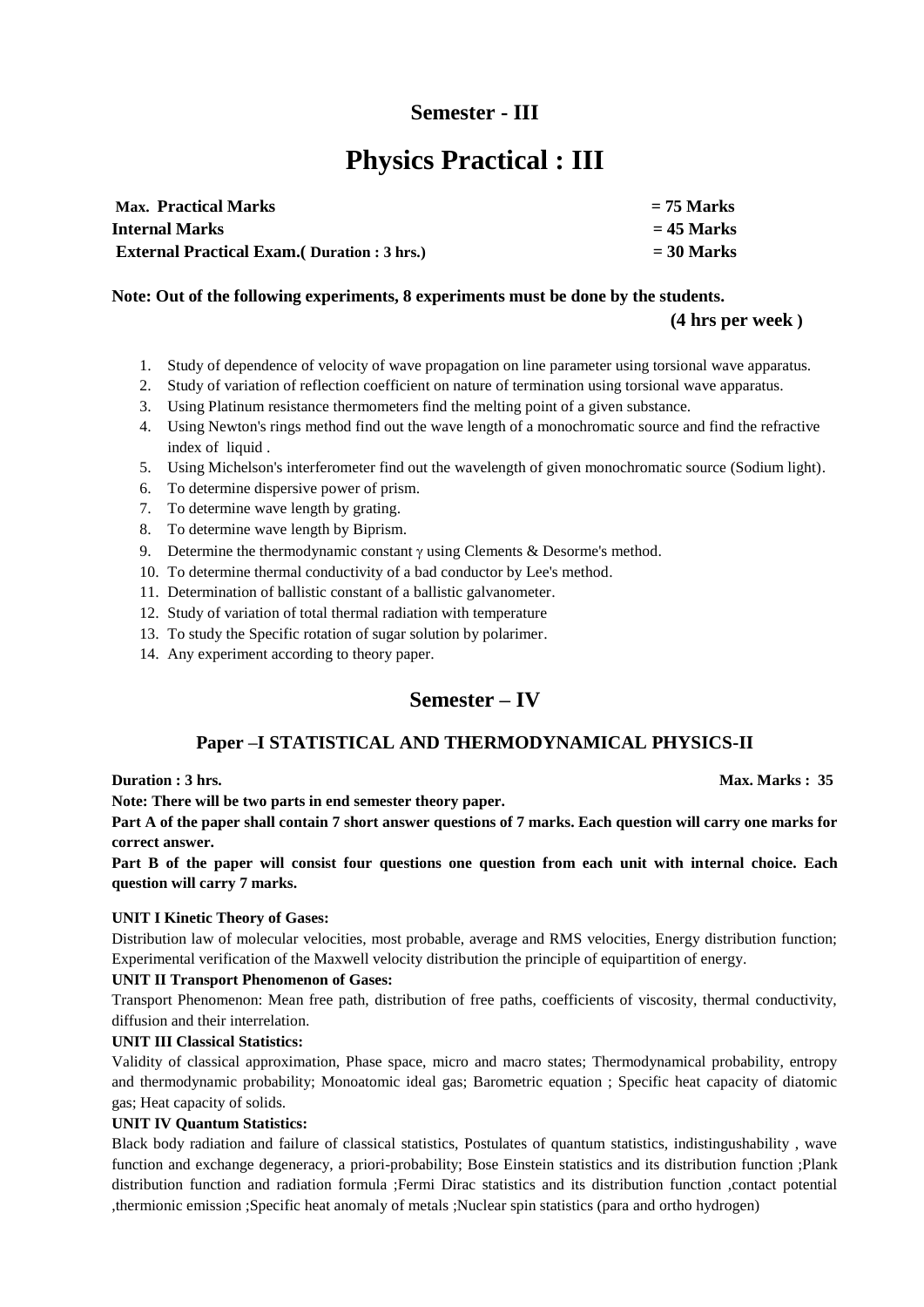#### **Reference books:**

- 1. Berkeley series Vol. V, Statistical Physics
- 2. Reif-Thermodynamics and Statistical Physics
- 3. Lokanathan and Khandelwal-Thermodynamics and Statistical Physics
- 4. Sears- Thermodynamics, Kinetic theory of gases and Statistical Physics
- 5. Kittle Thermal Physics

### **Semester – IV**

#### **Paper – II OPTICS –II**

**Duration : 3 hrs.** Max. Marks : 35

**Note: There will be two parts in end semester theory paper.** 

**Part A of the paper shall contain 7 short answer questions of 7 marks. Each question will carry one marks for correct answer.** 

**Part B of the paper will consist four questions one question from each unit with internal choice. Each question will carry 7 marks.** 

#### **UNIT-I Fraunhofer Diffraction:**

Fraunhofer diffraction at single slit and a circular aperture, intensity distribution and width of central maxima, and determination of slit size, two slit diffraction and its intensity distribution with missing orders. Diffraction due to N slits with intensity distributions. Plane transmission grating its formation and intensity distribution.

#### **UNIT-II Fresnel class of Diffraction & Resolving Power:**

Fresnel class of diffraction, half period zones, zone plate, diffraction due to circular aperture. Diffraction at straight edge, thin and thick wire, rectangular slit. Rayleigh's criterion, resolving power of prism, telescope, microscope and plane transmission grating.

#### **Unit-III Optical Activity and Holography :**

Optical activity, Specific rotation, biquartz and half shade polarimeters. Basic concepts of holography, construction of a hologram and reconstruction of the image, important features of hologram and uses of holography.

#### **Unit-IV Lasers:**

Difference between ordinary and laser source, stimulated and spontaneous emission, stimulated absorption. Einstein's A and B coefficients, population inversion, conditions for laser action, meta-stable states, pumping. Types of lasers, construction, working and energy level schemes of He-Ne and Ruby laser. Properties and uses of lasers.

#### *Reference Books :*

- **1 Principles of Optics by B.K. Mathur**
- 2. Optics by D.P. Khandelwal
- 3. Introduction to Modern Optics by A.K. Ghatak (Tata McGraw Hill)
- 4. Optics by Brij Lal and Subramanium.
- 5. An Introduction to Modern Optics by G.R. Fowels.
- 6. Optical Physics by Lipson and Lipson
- 7. Essentials of Lasers by Allen.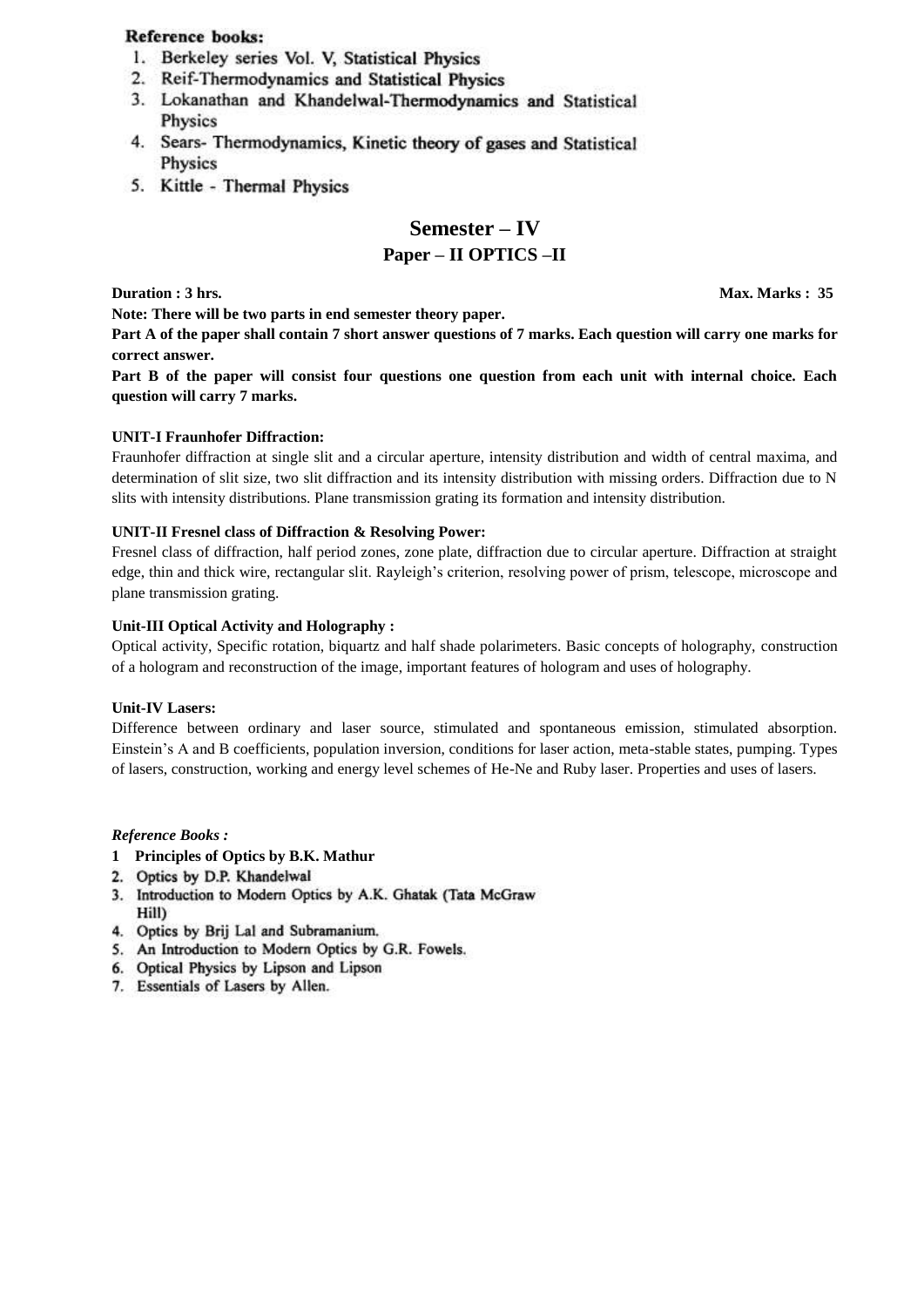### **Semester – IV**

#### **Paper – III ELECTRONICS & SOLID STATE DEVICES –II**

#### **Duration : 3 hrs.** Max. Marks : 35

**Note: There will be two parts in end semester theory paper.** 

**Part A of the paper shall contain 7 short answer questions of 7 marks. Each question will carry one marks for correct answer.** 

**Part B of the paper will consist four questions one question from each unit with internal choice. Each question will carry 7 marks.** 

#### **UNIT-I Transistor:**

Notations and volt -ampere characteristics for bipolar junction transistor, concept of load line and operating point, hybrid parameters. Transistor as Amplifiers: CB, CE, CC configurations, its characteristic curves and their equivalent circuits. Analysis of transistor amplifiers using hybrid parameters and its frequency response. Fixed and emitter biasing, bias stability in transistor circuits.

#### **UNIT-II Amplifiers with Feedback:**

Concept of feedback, positive and negative feedback, voltage and current feedback circuits, Advantages of negative feedback- stabilization of gain by negative feedback, Effect of feedback on output and input resistance. Reduction of nonlinear distortion by negative feedback. Effect on gain- frequency response.

#### **UNIT-III Operational Amplifier & Oscillators:**

Differential amplifier, DC levels shifter, operational amplifier, input and Output impedances, input offset current. Application: Unity gain buffer, Adder, Subtractor, Integrator and Differentiator. Feedback requirements for oscillations, circuit requirement for oscillation, basic oscillator analysis. Colpitt and Hartley oscillators. R-C oscillators, Piezoelectric frequency control.

#### **UNIT-IV Field Effect Transistor and Digital Circuits:**

Field Effect Transistor (FET) and its characteristic biasing JFET, ac operation of JFET and MOSFET.

Binary, Hexadecimal and Octal number systems. Binary arithmetic. Logic fundamentals AND, OR, NOT, NOR., NAND, XOR gates, Boolean theorems, transistor as a switch, logic gates: circuit realization of logic functions. Analog to digital and digital to analog analysis. DDL, RTL, TTL circuits.

#### **Reference books:**

- 1. John D. Ryder, Electronic Fundamentals and Applications, Prentice Hall of India Pvt. Ltd., New Delhi.
- 2. John D. Ryder, Engineering Electronics, McGraw Hill Book Company, New Delhi.
- 3. Jacob Millman and Christosc Hailkias, Integrated Electronics. Analog and Digital Circuits and systems: McGraw-Hill Ltd.  $(1972)$
- 4. Albert Paul Malvino, Digital Computer Electronics, Tata McGraw- Hill Pub. Co. Ltd., New Delhi (1983).
- 5. Kumar & Gupta, Hand book of Electronics.
- 6. G.K. Mithal, Hand Book of Electronics.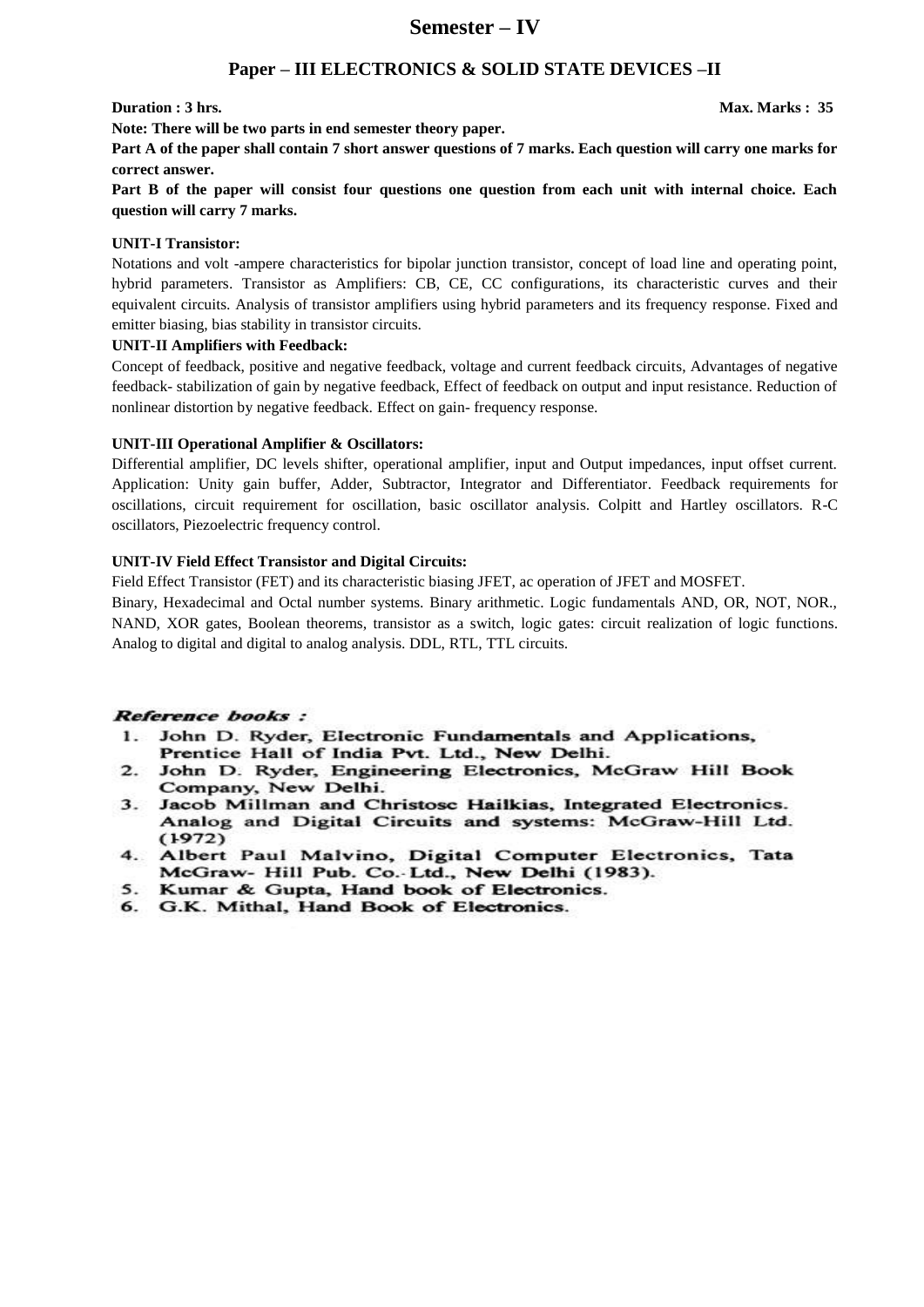### **Semester – IV**

# **Physics Practical : IV**

| <b>Max. Practical Marks</b>                         | $= 75$ Marks |
|-----------------------------------------------------|--------------|
| <b>Internal Marks</b>                               | $= 45$ Marks |
| <b>External Practical Exam.</b> (Duration : 3 hrs.) | $=$ 30 Marks |

**Note: Out of the following experiments, 8 experiments must be done by the students. (4 hrs per week )**

- 1. Plot thermo emf versus temperature graph and find the neutral temperature (Use sand bath)
- 2. Study of power supply using two diodes/bridge rectifiers with various filter circuits.
- 3. Study of half wave rectifier using single diode and application of L and  $\pi$  section filters.
- 4. To study characteristics of a given transistor PNP/NPN (Common emitter, common base and common collector configurations
- 5. Determination of band gap using a junction diode.
- 6. Determination of power factor (cos  $\phi$ ) of a given coil using CRO.
- 7. Study of single stage transistor audio amplifier (Variation of gain with frequency).
- 8. To determine e/m by Thomson's method.
- 9. Determination of velocity of sound in air by standing wave method using speaker, microphone and CRO
- 10. Measurement of inductance of a coil by Anderson's bridge.
- 11. Measurement of capacitance and dielectric constant of a liquid and gang condenser by de- Sauty Bridge.
- 12. Any experiment according to theory paper.

## **Semester – VI**

### **Paper – I Mathematical Physics and Special Theory of Relativity – II**

**Duration : 3 hrs.** Max. Marks : 35

**Note: There will be two parts in end semester theory paper.** 

**Part A of the paper shall contain 7 short answer questions of 7 marks. Each question will carry one marks for correct answer.** 

**Part B of the paper will consist four questions one question from each unit with internal choice. Each question will carry 7 marks.** 

#### **UNIT – I Lorentz Transformation:**

Lorentz transformation and rotation in space-time, time like and space like vector, world line, macro-causality.

#### UNIT – II Four vector Formulation:

Four vector formulation, energy momentum four vector, relativistic equation of motion, invariance of rest mass, orthogonality of four force and four velocity, Lorentz force as an example of four force, transformation of four frequency vector, longitudinal and transverse Doppler's effect.

### **UNIT – III Transformation between Lab and CM:**

Transformation between laboratory and center of mass system. Four momentum conservation, kinemations of decay products of unstable particles and reaction thresholds: Pair production, inelastic collision of two particles, Compton effect.

### **UNIT – IV Transformation electric and Magnetic field:**

Transformation electric and Magnetic fields between two inertial frames.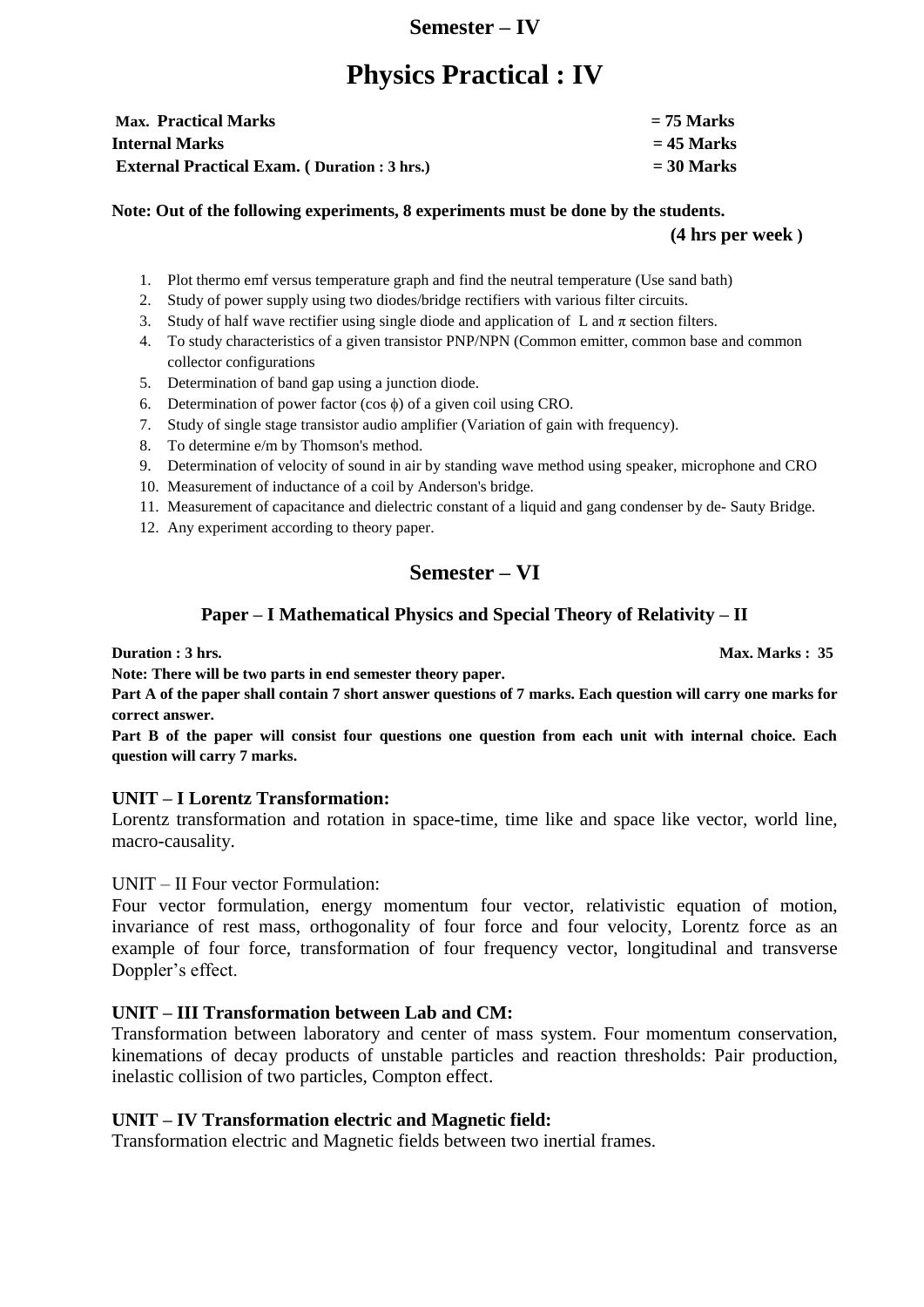### **Reference Books:**

- Mathematical Methods for Physicists by George Arfken, Aca- $1<sup>1</sup>$ demic Press.
- Applied Maths for Engineers and Physicists by Pipes and Harvel 2. (McGraw Hill)
- Mathematical Methods by Potter and Goldberg (Prentice Hall,  $3.$ India)
- 4. Special Relativity by A.P. French (English Language Book Society)
- 5. Theory of Relativity by Synge.

### **Semester – V**

### **Paper – II QUANTUM MECHANICS – I**

**Note: There will be two parts in end semester theory paper.** 

**Part A of the paper shall contain 7 short answer questions of 7 marks. Each question will carry one marks for correct answer.** 

**Part B of the paper will consist four questions one question from each unit with internal choice. Each question will carry 7 marks.** 

#### **UNIT I Origin and Experimental Evidence of Quantum Theory:**

Development of quantum theory –Historical development and experimental evidence for quantum theory Electromagnetic Radiation: Black Body Radiation, qualitative discussion of spectral distribution of energy, limitation of classical theory, Planck's radiation law, photoelectric effect, Compton effect, Matter Waves: De Broglie hypothesis, Davison Germer experiment.

#### **UNIT–II Uncertainty Principles and Schrodinger's Wave Mechanics :**

Uncertainty principle and its consequences gamma ray microscope, diffraction at a single slit, its application such as (i) Non existence of electron in nucleus, (ii) Ground state energy of H–atom, (iii) Ground state energy of harmonic oscillator (iv) Natural width of spectral lines. Schrodinger's equation : Its need and justification, time dependent and time independent forms, physical significance of the wave function and its interpretation, probability current density.

#### **UNIT–III Postulate's and Operators of Quantum Mechanics :**

Operators in quantum mechanics, definition of an linear operator. Linear and Hermition operator, state function. Expectation value of dynamical variable-position, momentum and energy, Fundamental postulates of quantum mechanics, Eigen function and eigen values, Degeneracy. Orthogonality of eigen function, Commutation relations, Ehrenfest's theorem and complementarily wave packet, group and phase velocities, Principle of superposition, Gaussian wave packet.

#### **UNIT IV Simple Solutions of Schrodinger equation :**

Time independent Schrodinger equation and stationary state solution, Boundary and continuity conditions on the wave function, particle in one dimensional box, eigen function and eigen values , discrete energy levels, extension of results for three dimensional case and degeneracy of levels.

#### *Reference Books :*

**1 H.S. Mani, G.K. Mahta, Introduction to Modern Physics, East West Press Pvt. Ltd., New Delhi (1988)**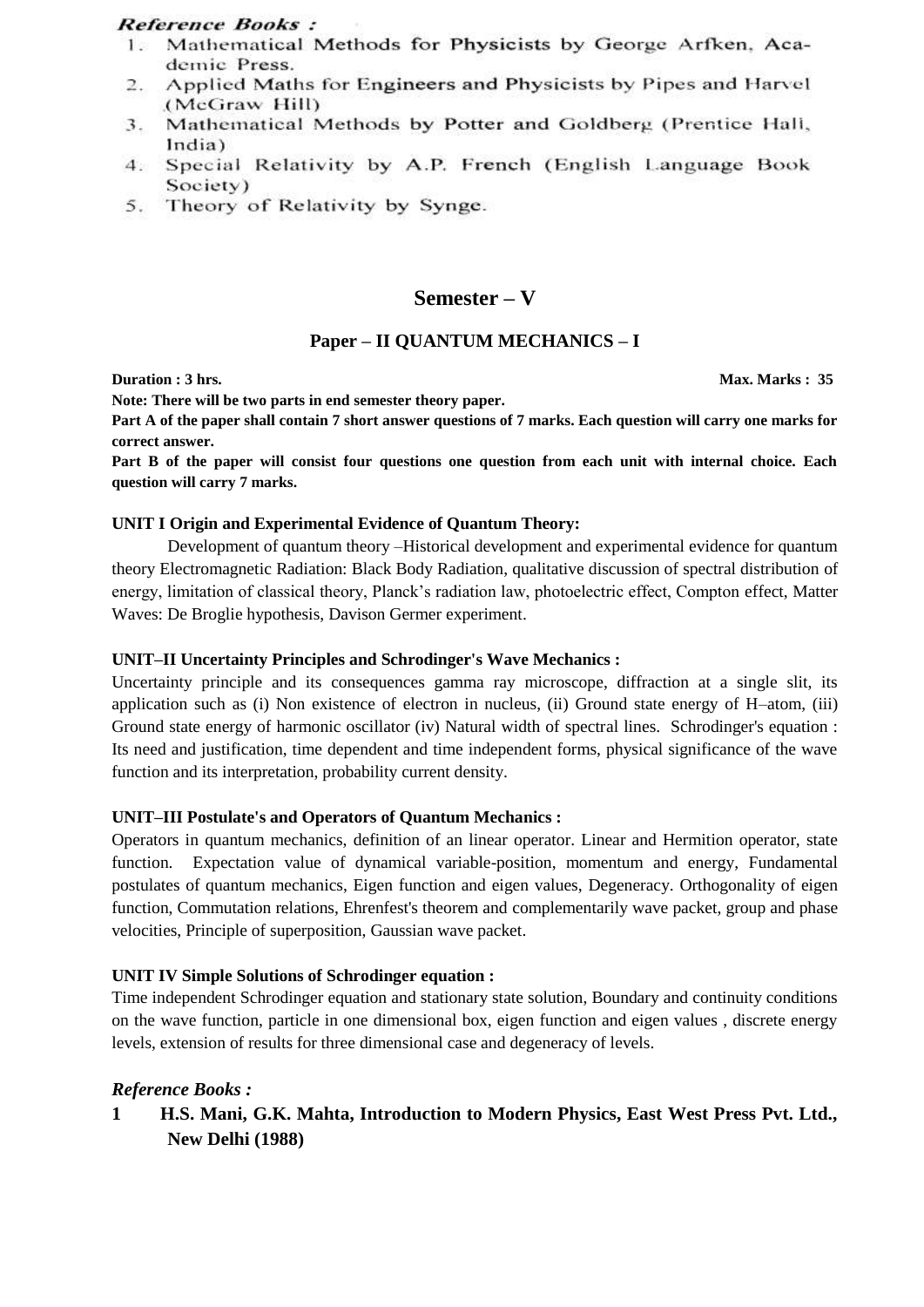- 2. A.K. Ghatak and S.Lokanathan, Quantum Mechanics: Theory and Applications, Macmillan India Ltd., Delhi (1984), Third edition.
- $3.$ Richtmeyer, Kennard and Cooper, Mc Graw-Hill, 1969, sixth edition.
- $4.$ A. Beiser, Perspectives of Modern Physics
- Parasmal Agrawal, Quantum Theory 5.
- S.S. Rawat and S.Singh, Elementary Quantum Mechanics and 6. Spectroscopy (in Hindi)

### **Semester – V**

#### **Paper - III SOLID STATE PHYSICS**

**Note: There will be two parts in end semester theory paper.** 

**Part A of the paper shall contain 7 short answer questions of 7 marks. Each question will carry one marks for correct answer.** 

**Part B of the paper will consist four questions one question from each unit with internal choice. Each question will carry 7 marks.** 

#### **UNIT-I Crystal Binding and Crystal Structure:**

Various types of Bindings: Cohesive energy and compressibility of ionic crystals , Space Lattice and Crystal Structure, Bravis Lattice, Miller Indices and Crystal Structure, Spacing of Planes in Crystal Lattice, Determination of different crystal properties for SC, FCC, BCC,HCP and perovaskite structure, X-ray Diffraction and Bragg's Law, Laue equation of X-ray diffraction, Debye Scherer and Laue Camera.

#### **UNIT-II Thermal and Electrical Properties of the Solids:**

Concepts of Thermal Energy and Phonons, Internal Energy and Specific Heat, The Various Theories of Lattice Specific Heat of Solids: The Einstein Model, Debye Model, Electronic Contribution of the internal Energy hence to the Specific Heat of Metals, Thermal Conductivity of the lattice. Electrical Conductivity: Drude-Lorentz Theory of Electrical Conductivity, Boltzmann Transport Equation, Sommerfield Theory of Electrical Conductivity, Mathiessen's Rule, Thermal Conductivity and Wildemann-Franz's Law, The Hall Effect.

#### **UNIT-III Band Theory of Solids:**

Formation of Bands, Periodic Potential of a Solid, Wave Function in a Periodic Lattice and Bloch Theorem, Density of states , Kronig Penny Model, Velocity of the Bloch electrons and Dynamical Effective Mass, Momentum, Crystal Momentum and Physical Origin of the Effective Mass, Negative Effective Mass and concept of Holes, The distinction between metals, insulators, and semiconductors.

#### **UNIT-IV Magnetic Properties:**

Classification of Magnetic Materials, Origin of Atomic Magnetism, Dynamics of Classical Dipole In Magnetic Field, Magnetic Susceptibility, phenomenon of Diamagnetic, Para magnetic susceptibility of Ionic Crystal, Ferromagnetism, Temperature Dependence of Saturation of Spontaneous Magnetization, The Paramagnetic Region, The Nature of Ferromagnetism, Nature and Origin of Weiss Molecular Field, Heisenberg's Exchange Interaction, (Quantum Theory of Ferromagnetism), Relation between Exchange Integral and Weiss Constant, Ferromagnetism Domains, Magnetostriction

#### *Reference Books :*

.

- **1 . Perspectives of Modern Physics, A Beiser.**
- **2. Solid state Physics by G.I. Epifanov (Mir r Publisher ,)**
- **3. Introduction to solid state physics, C. Kittel (Weley Eastern Ltd.)**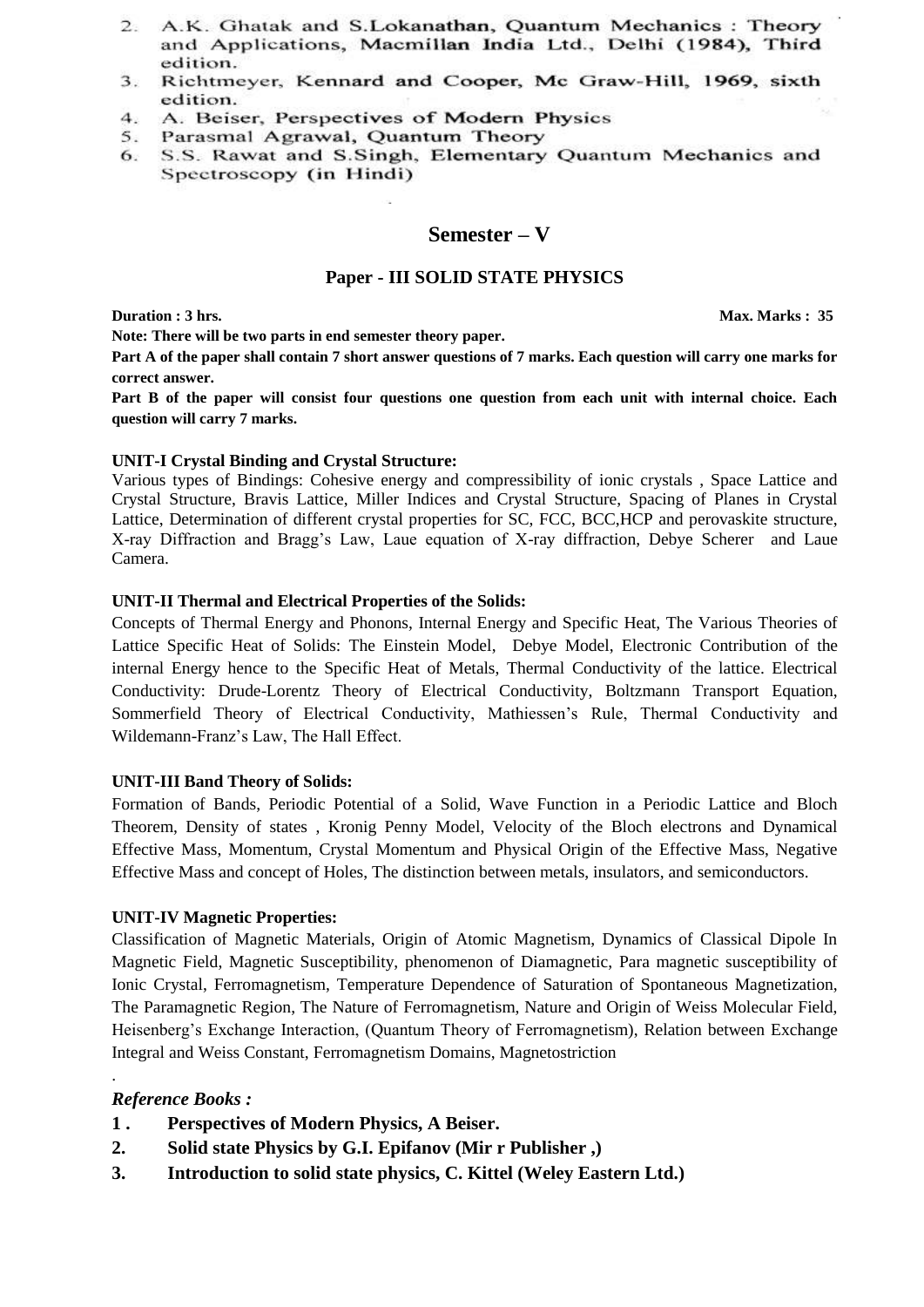## **Semester – V**

# **Physics Practical : V**

| <b>Max. Practical Marks</b>                         | $= 75$ Marks |
|-----------------------------------------------------|--------------|
| <b>Internal Marks</b>                               | $= 45$ Marks |
| <b>External Practical Exam.</b> (Duration : 3 hrs.) | $=$ 30 Marks |

**Note: Out of the following experiments, 8 experiments must be done by the students.** 

**(4 hrs per week )**

- Study of a R-C transmission line at 50 Hz  $\mathcal{L}$
- Study of a L-C transmission line  $2^{\circ}$ 
	- (i) at fixed frequency.
	- (ii) at variable frequency.
- Study of resonance in an LCR circuit (using air core inductance  $3.$ and damping by metal plate)
	- at fixed frequency by varying C, and  $(i)$
	- (ii) by varying frequency.
	- 4. Study of the characteristics of junction diode & Zener diode.
	- 5. Study of
		- (i) Recovery time of junction diode and point contact diode.
		- (ii) Recovery time as a function of frequency of operation and switching current.
	- 6. To design Zener regulated power supply and study the regulation with various loads.
	- 7. To study the characteristics of a field effect transistor (FET) and design/study amplifier of finite gain (10).
	- 8. To study the frequency response of a transistor amplifier and obtain the input and output impendence of the amplifier.
	- To design and study of an R-C phase shift oscillator and meas-9. ure output impedence (frequency response with change of component of R and C).
- 10. To study a voltage multiplier circuit to generate high voltage D.C. from A.C.
- 11. Using discrete components, study OR, AND, NOT logic gates, compare with TTL integrated circuits (I.C.'s).
- 12. Application of operational amplifier (OP-AMP) as: Minimum two of the following exercises-(a) Buffer (for accurate voltage measurement) (b) Inverting amplifier (c) Non inverting amplifier (d) Summing amplifier.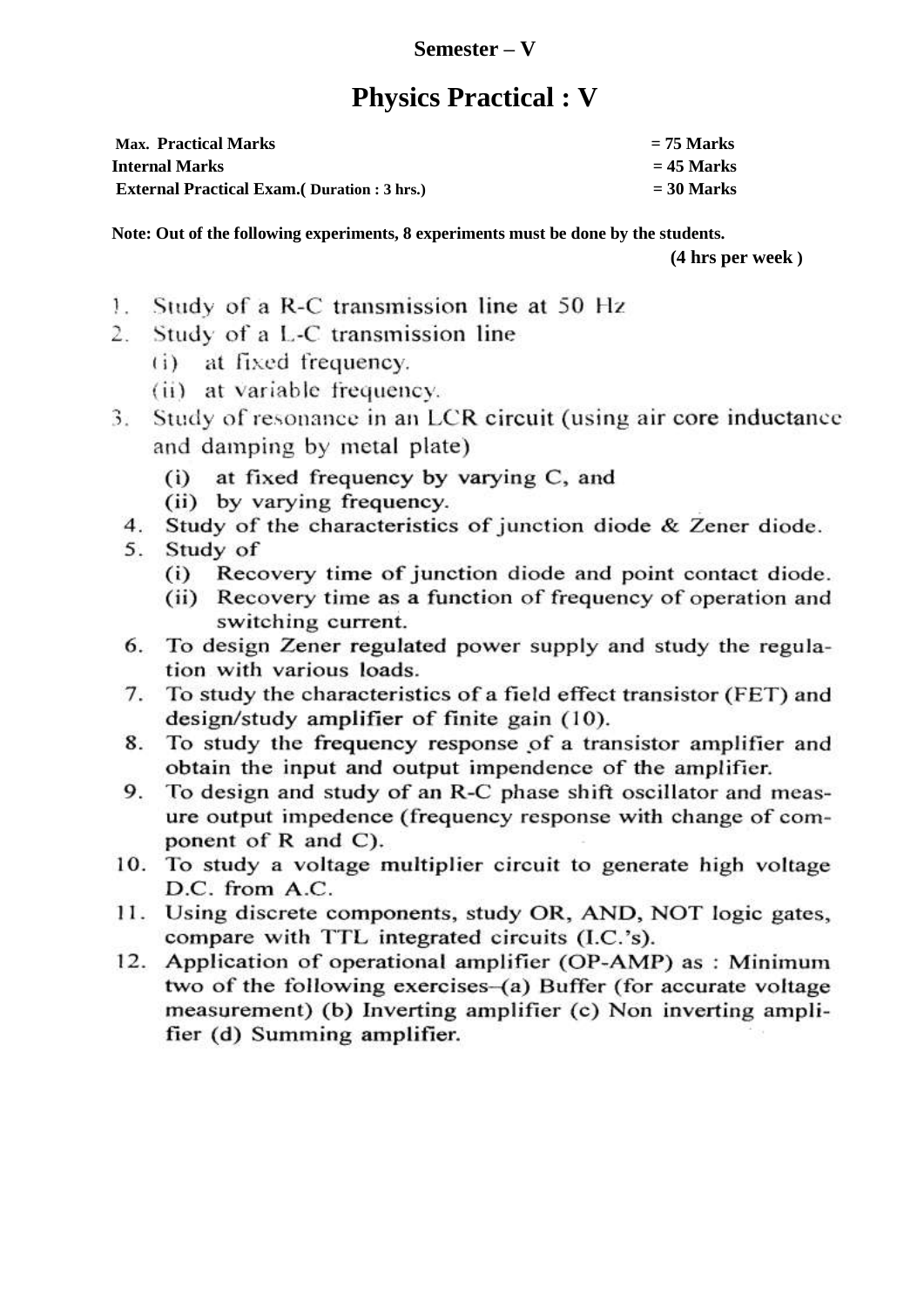## **Semester – V**

### **Paper – I Mathematical Physics and Special Theory of Relativity – I**

**Duration : 3 hrs.** Max. Marks : 35

**Note: There will be two parts in end semester theory paper.** 

**Part A of the paper shall contain 7 short answer questions of 7 marks. Each question will carry one marks for correct answer.** 

**Part B of the paper will consist four questions one question from each unit with internal choice. Each question will carry 7 marks.** 

### **UNIT I Coordinate Transformation:**

Orthogonal curvilinear coordinate system, scale factors, expression for gradient, divergence, curl and their application to Cartesian, circular cylindrical and spherical polar coordinate. Coordinate transformation and Jacobian.

### **UNIT II Tensor analysis & Dirac Delta function :**

Transformation of covariant, contravariant and mixed tensor; Addition, multiplication and contraction of tensors; Metric tensor and its use in transformation of tensors. Dirac delta function and its properties.

### **UNIT III Special functions :**

The second order linear differential equation with variable coefficient and singular points, series solution method and its application to the Hermite, Lagendre and Laguerre differential equations: basic properties like orthogonality, recurrence relation, graphical representation and generating function of Hermite, Lagendre , Leguerre functions (simple applications)

### **UNIT IV Boundary Value Problems:**

Techniques of separation of variables and its application to following boundary value problems (i) Laplance equation in three dimensional Cartesian coordinate system- line charge beween two earthed parallel plates (ii) Helmholtz equation in circular cylindrical coordinates – cylindrical resonant cavity, (iii) Wave equation in spherical polar coordinates – the vibrations of a circular membrane, (iv) Diffusion equation in two dimensional Cartesian coordinate system – leat conduction in a thin rectangular plate, (v) Laplace equation in spherical coordinate system – electric potential around a spherical surface.

### **Reference Books:**

- 1. Mathematical Methods for Physicists by George Arfken, Academic Press.
- 2. Applied Maths for Engineers and Physicists by Pipes and Harvel (McGraw Hill)
- 3. Mathematical Methods by Potter and Goldberg (Prentice Hali, India)
- 4. Special Relativity by A.P. French (English Language Book Society)
- 5. Theory of Relativity by Synge.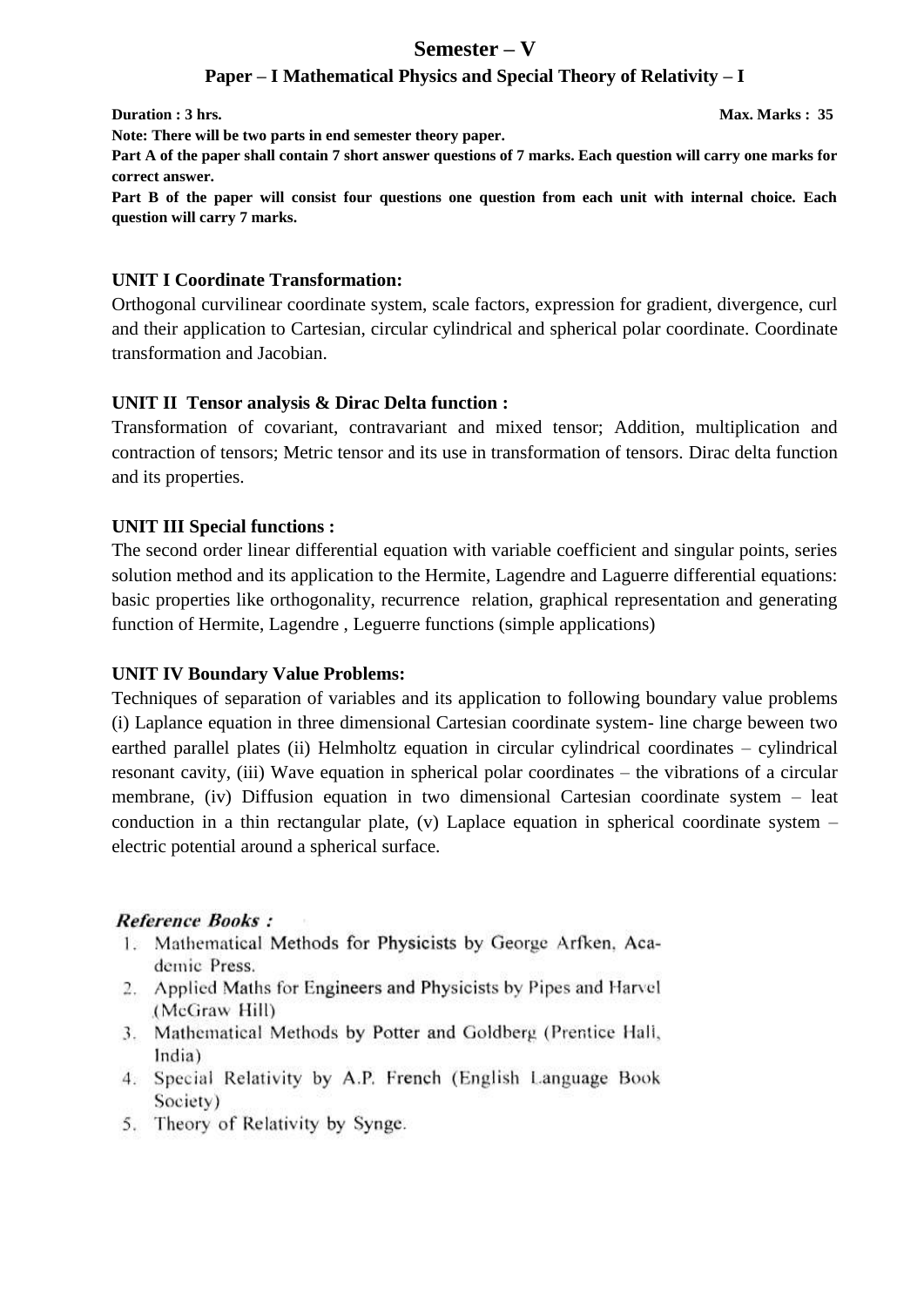### **Semester – VI**

### **Paper – II QUANTUM MECHANICS – II**

**Duration : 3 hrs.** Max. Marks : 35 **Note: There will be two parts in end semester theory paper. Part A of the paper shall contain 7 short answer questions of 7 marks. Each question will carry one marks for correct answer.** 

**Part B of the paper will consist four questions one question from each unit with internal choice. Each question will carry 7 marks.** 

### **UNIT I Bound State Problems - I:**

Potential step and rectangular potential barrier, calculation of reflection and transmission coefficient, Qualitative discussion of the application to alpha decay (tunnel effect), square well potential problem, calculation of transmission coefficient.

### **UNIT II Bound State Problems- II:**

Particle in one dimensional infinite potential well and finite depth potential well, energy value and eigen functions. Simple harmonic oscillator (one dimensional) eigen function, energy eigen values, zero point energy.

#### **UNIT – III Applications of Quantum Theory to Atomic Spectroscopy :**

Quantum features of spectra of one electron atoms. Frank–Hertz experiment and discrete energy states. Schrodinger equation for a spherically symmetric potential, Schrodinger equation for a one electron atom in spherically coordinates, separation of variables, Orbital angular momentum and quantization spherical harmonics, energy levels of H–atom, Shapes of  $n = 1$  and  $n = 2$  wave functions, Average value of radius of H–atom, Comparison with Bohr Model and Bohr Correspondence Principle. Stern and Gerlach experiment, spin and magnetic moment. Spin orbit coupling and qualitative explanation of fine structure. Atoms in magnetic field Zeeman spliting.

#### **UNIT – IV Molecular Spectroscopy :**

Qualitative features of molecular spectra : Rigid rotator discussion of energy, eigen values and eigen function, rotational energy levels of diatomic molecules, Rotational spectra, vibrational energy levels of diatomic molecules, vibrational spectra, vibrational rotational spectra.

#### *Reference Books :*

- **1 H.S. Mani, G.K. Mahta, Introduction to Modern Physics, East West Press Pvt. Ltd., New Delhi (1988)**
	- A.K. Ghatak and S.Lokanathan, Ouantum Mechanics: Theory  $2^{\circ}$ and Applications, Macmillan India Ltd., Delhi (1984), Third edition.
	- 3. Richtmeyer, Kennard and Cooper, Mc Graw-Hill, 1969, sixth edition.
	- 4. A. Beiser, Perspectives of Modern Physics
	- 5. Parasmal Agrawal, Quantum Theory
	- 6. S.S. Rawat and S.Singh, Elementary Quantum Mechanics and Spectroscopy (in Hindi)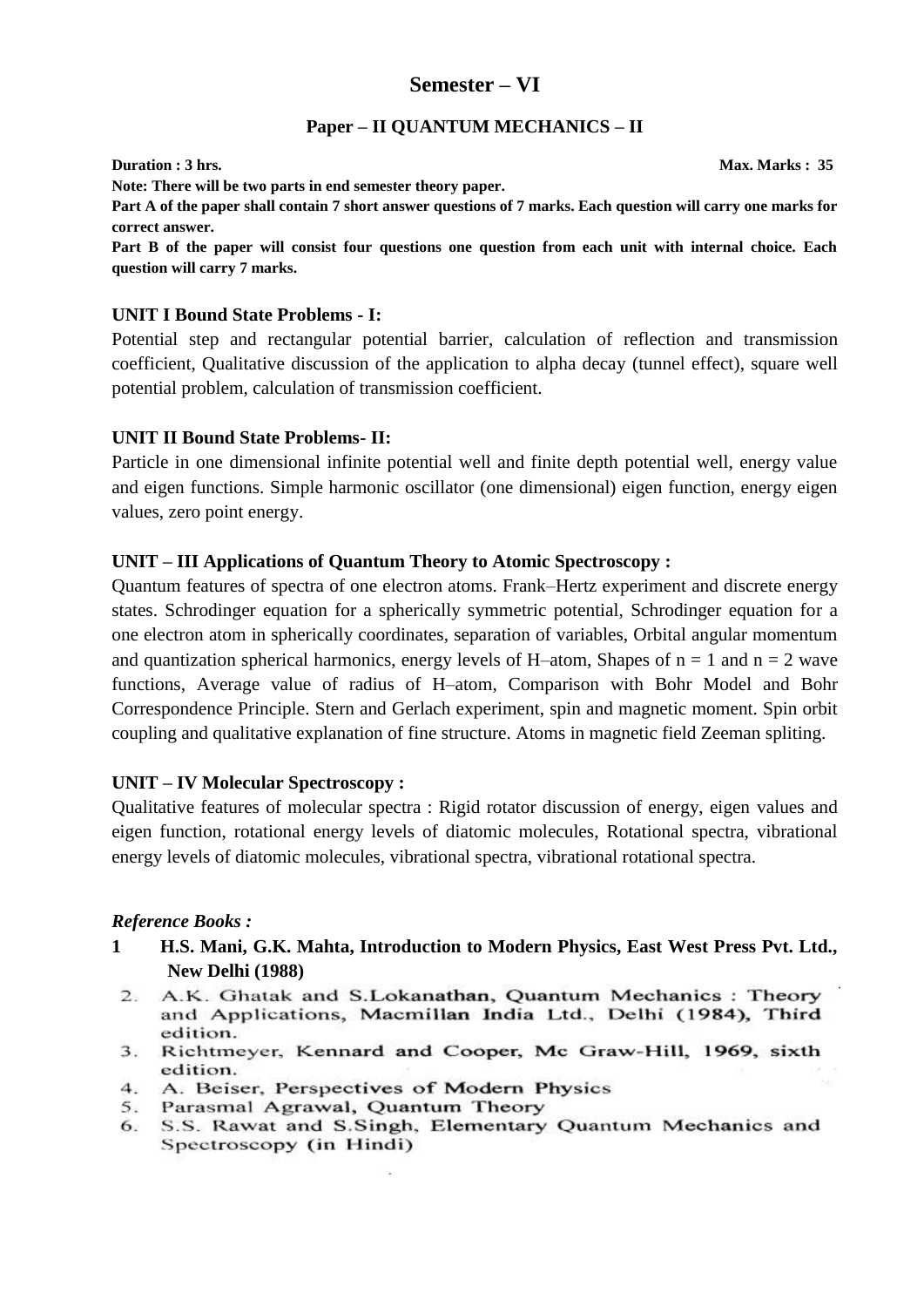### **Semester – VI**

### **Paper – III NUCLEAR PHYSICS**

**Note: There will be two parts in end semester theory paper.** 

**Duration : 3 hrs.** Max. Marks : 35

**Part A of the paper shall contain 7 short answer questions of 7 marks. Each question will carry one marks for correct answer.** 

**Part B of the paper will consist four questions one question from each unit with internal choice. Each question will carry 7 marks.** 

### **UNIT-I Nuclear Properties:**

Rutherford's theory of a particle scattering, Properties of Nuclei: Quadrupole Moment and Nuclear Ellipticity, Quadrupole Moment and Nuclear spin , Parity and Orbital angular momentum, Parity and its conservation, Nuclear Mass and Mass Spectroscopy, Nuclear Energy, Discovery of neutron and proton-neutron hypothesis, Neutron to proton Ration $(n/z)$ , The nuclear potential, Nuclear mass, Mass Defect and Binding energy, Theory of Nuclear forces.

### **UNIT-II Nuclear Fission:**

The Discovery of Nuclear Fission, The Energy Release in Fission, The Fission products mass distribution of fission products, Charge distribution of fission products, ionic charge of fission products, Fission cross Section and threshold, Neutron emission in fission, The prompt neutron and delayed neutrons, Mechanism for the emission of delayed neutrons. Energy of fission Neutrons, Theory of nuclear fission and Liquid Drop Model, Barrier Penetration-Theory of Spontaneous fission, Nuclear Energy Sources, Nuclear Fission as a source of Energy, The Nuclear Chain Reaction, condition of controlled chain Reaction, Nuclear Reactors.

### **UNIT-III Elementary particles:**

Classification of Elementary Particles, Fundamental Interactions, Unified approach (Basic ideas), The conservation Laws, Quarks (Basic ideas), Charmed and color Quarks. Nuclear Fusion: The sources of stellar Energy.

### **UNIT-IV Detector and Accelerators:**

Particle and Radiation Detectors: Ionization Chamber, Region of Multiplicative Operation, Proportional Counter, Geiger-Muller Counter, Cloud Chamber, BF3 and Scintillation detector. Ion sources, Cock-Craft-Walten High Voltage Generators, Van De-Graff Generators, Drift Tube Linear Accelerators, Wave Guide Accelerator, Magnetic Focussing In cyclotron, Synchrocyclotron, Betatron, The Electromagnetic Induction Accelerator, Electron Synchrotron, Proton Synchrotron

### *Reference Books :*

- Introduction to Nuclear Physics, W.E. Burcham 1.
- Introduction to Nuclear Physics, Wong  $\overline{2}$ .
- Modern Physics, HS Mani & G K Mehta 3.
- Nuclear Physics, R C Bhandari & D Somayajulu  $4.$